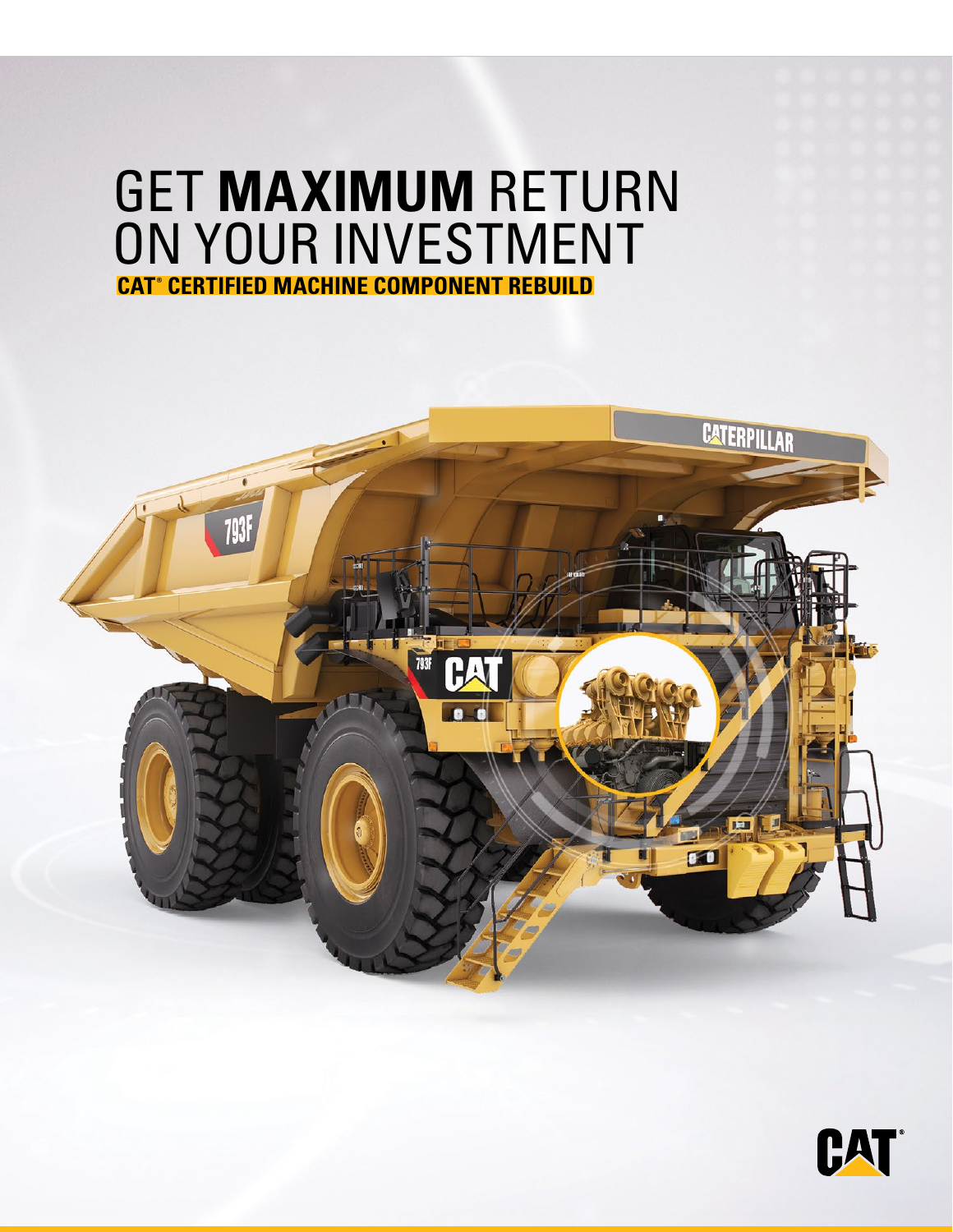## CAT MACHINE COMPONENTS ARE BUILT TO PERFORM NOT FOR ONE LIFETIME, BUT FOR **MULTIPLE LIFETIMES**.

## **DON'T LET THAT EXTRA VALUE GO TO WASTE.**

REVITALIZE ESSENTIAL MACHINE COMPONENTS FOR A FRACTION OF THE COST OF BUYING THEM NEW.

Restoring a key component's original performance and durability—plus incorporating product enhancements introduced after it was manufactured—improves the reliability of your machine and greatly extends its productive service life. A **Cat® Certified Machine Component Rebuild** returns your engines, transmissions, torque converters, axle assemblies, differentials or final drives to like-new condition, helping you get maximum return on your original machine investment.



### **INSPECTION/EVALUATION**

Perform fluid analysis and visual inspections; review available service history

#### **COMPLETE DISASSEMBLY**

Determine reuse of internal parts; replace others with new or remanufactured Cat parts

#### **RECONDITIONING**

Recondition all parts to be reused

#### **ENGINEERING UPDATES**

Recondition components to include the latest engineering designs

#### **REASSEMBLY**

Check and maintain critical component tolerances, replace all electrical items and perform quality checks on specific torque specifications

#### **TESTING**

Conduct quality and performance tests

#### **REPAINTING**

Paint component; apply Cat Certified Machine Component Rebuild identification plates and decals

#### **FINAL INSPECTION**

Install components and test all supporting systems to ensure proper operation and peak performance (performed by a certified Cat dealer service technician)

#### **CUSTOMER EVALUATION**

Ensure satisfaction with performance in the working environment





A process this extensive requires trained professionals, specialized equipment, stringent quality control and access to the latest technical information and is available only through a Cat Certified Machine Component Rebuild performed by your local Cat dealer.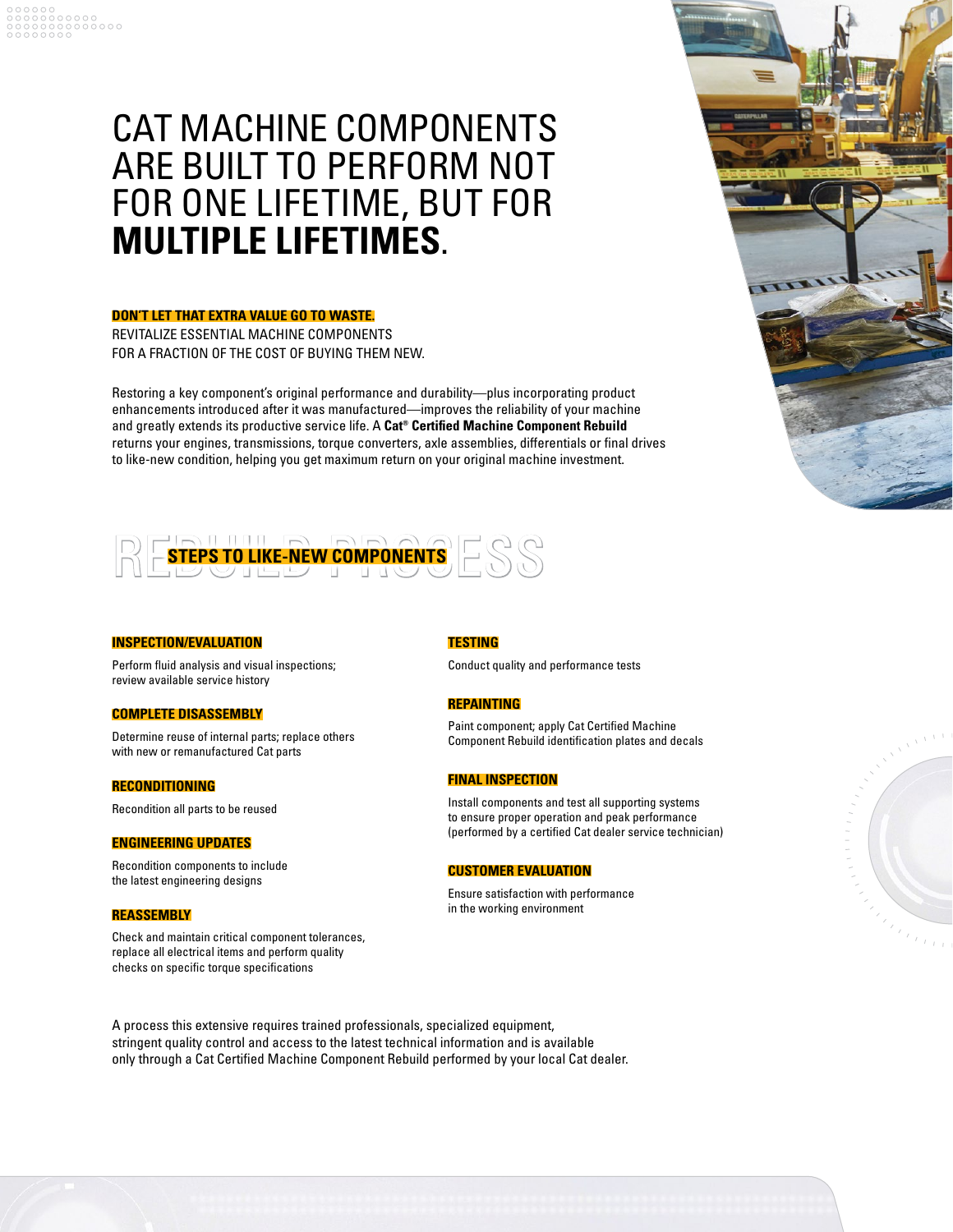



Every Cat Certified Component Rebuild includes a new parts warranty on all replaced parts, and you can add an optional **Equipment Protection Plan (EPP)\*** for addtional peace of mind.

#### **1-YEAR** COVERAGE **2-YEAR** COVERAGE **3-YEAR** COVERAGE

WITH VARIABLE **SERVICE HOURS** TO MEET YOUR NEEDS

\*Coverage differs by country. Additional coverage terms are available.



Your local **Cat dealer** has the parts, service and expertise to keep your rebuilt component system on the job. Financing for a rebuild is also available through your dealer and Cat Financial.